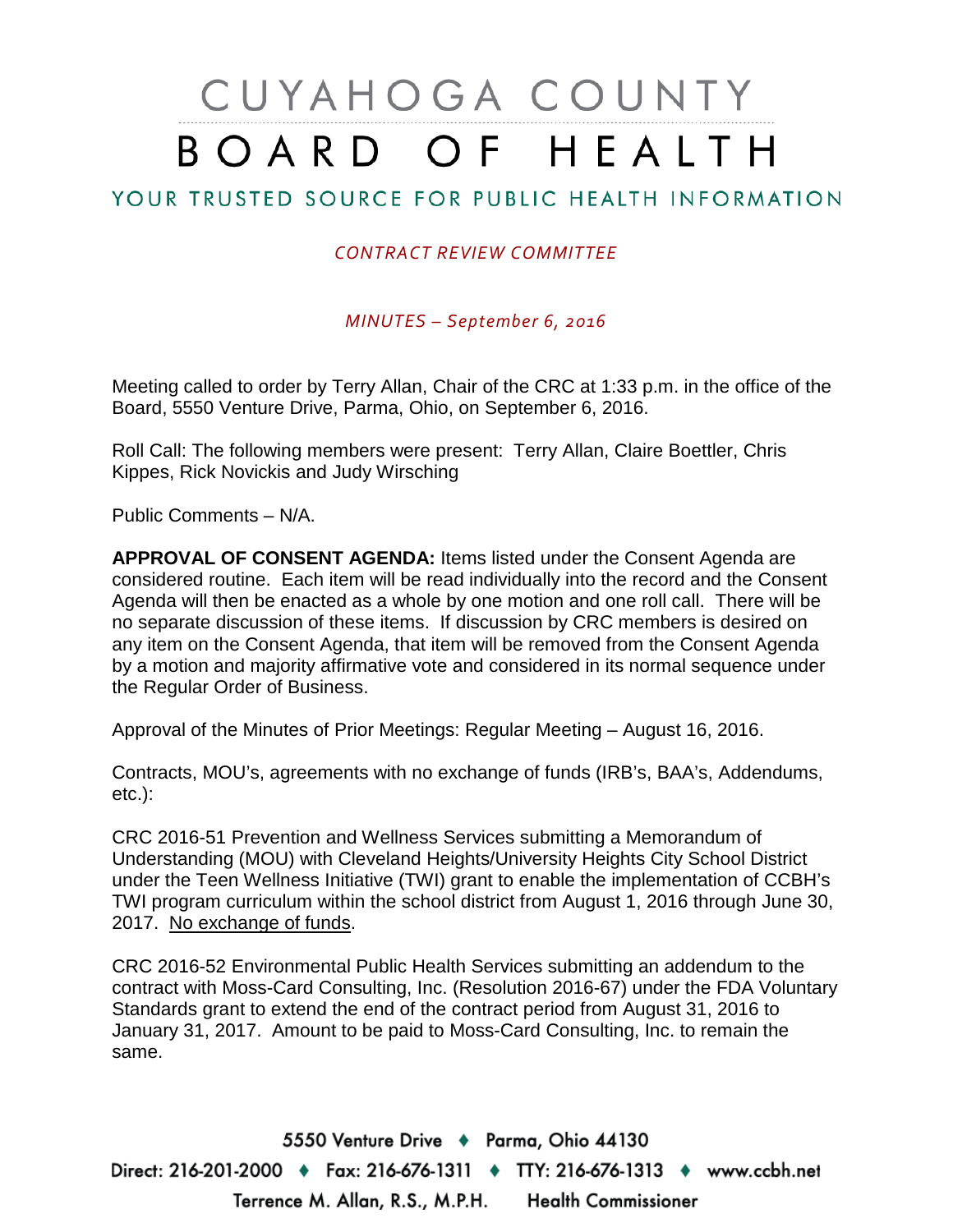CRC 2016-53 Epidemiology, Surveillance and Informatics Services submitting a letter of agreement to identify CCBH as the primary agency for the Cuyahoga County Emergency Operations Plan (EOP) as it pertains to Emergency Support Functions (ESFs) 8 and 11 and a support agency pertaining to ESFs 6,10,14 and 15. No exchange of funds.

CRC 2016-54 Administration Services submitting a Memorandum of Understand (MOU) with the Village of Oakwood granting authority to access the Silver Oak Landfill for purposes of emergency maintenance from September 1, 2016 through December 30, 2016. No exchange of funds.

CRC 2016-55 Administration Services submitting a Business Associate Agreement (BAA) with The James B. Oswald Company to allow the exchange of protected health information related to employee benefits effective September 6, 2016. No exchange of funds.

It was moved by Judy Wirsching, seconded by Claire Boettler, that the minutes of the August 16, 2016 Regular CRC, meeting be approved:

The Secretary called the roll:

Ayes: Claire Boettler, Rick Novickis and Judy Wirsching; Terry Allan and Chris Kippes abstained due to being absent from the August 16, 2016 meeting.

It was moved by Claire Boettler, seconded by Rick Novickis, that the consent agenda be approved:

The Secretary called the roll:

Ayes: Terry Allan, Claire Boettler, Chris Kippes, Rick Novickis and Judy Wirsching

#### **CONTRACTS AND AWARDS:**

Tabled Items

None

New Items For Review

Bid/Quote Openings ≥ \$25,000.00

CRC 2016-56 Sealed bids were received from the following contractors by the deadline outlined in the Request For Proposal (RFP) for the Maternal and Child Health Program Community Engagement RFP# 2016-02 (ref. enclosed):

5550 Venture Drive + Parma, Ohio 44130 Direct: 216-201-2000 ♦ Fax: 216-676-1311 ♦ TTY: 216-676-1313 ♦ www.ccbh.net Terrence M. Allan, R.S., M.P.H. **Health Commissioner**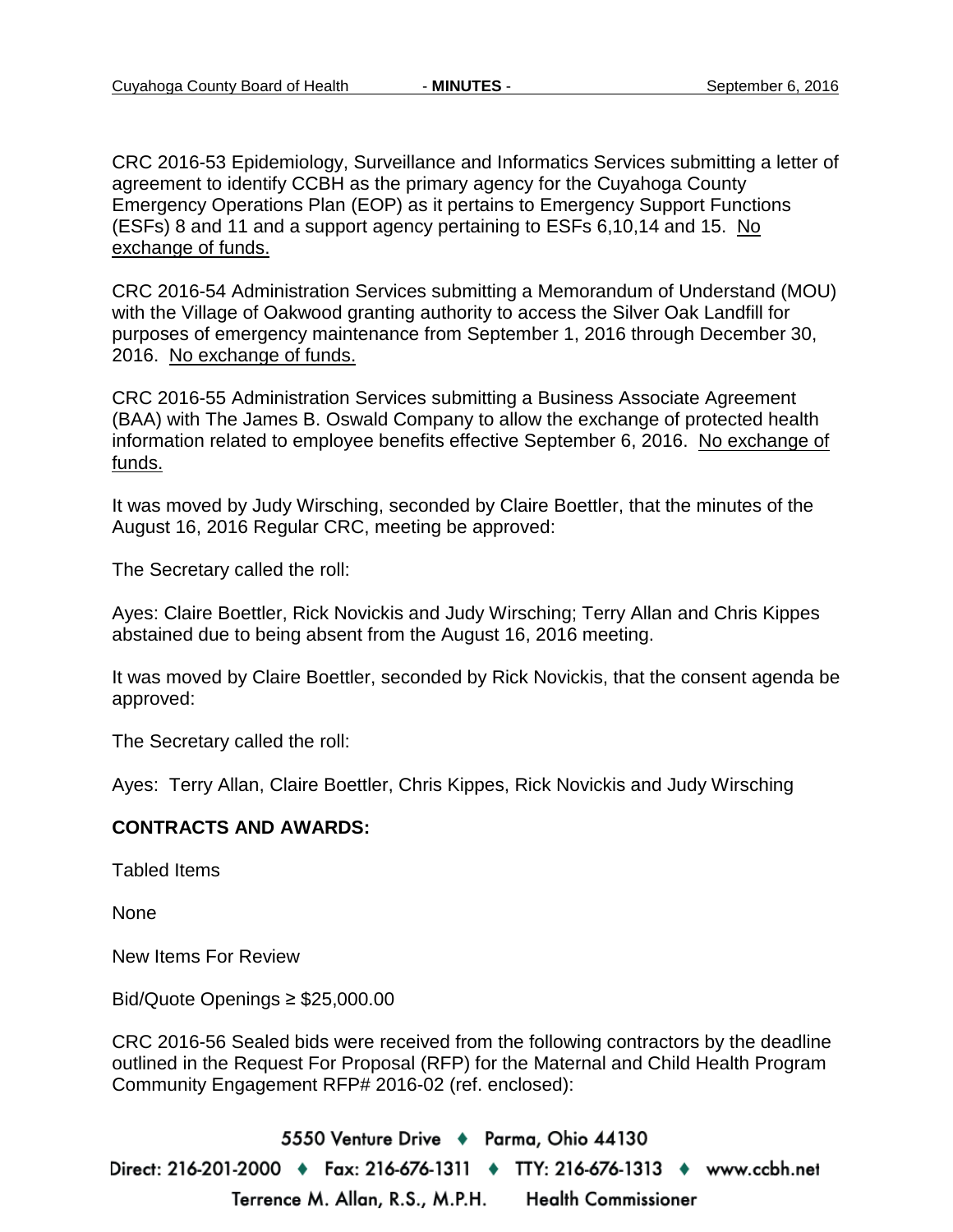Neighborhood Leadership Institute  $\begin{array}{r} 1.30 \pm 0.30 \\ -0.55 \pm 0.000 \end{array}$  received 9/6/16 9:30 a.m.<br>Friendly Inn stitute  $\begin{array}{r} 1.30 \pm 0.000 \\ -0.00 \end{array}$  received 9/6/16 10:09 a.m

 $$55,000.00$  received  $9/6/16$  10:09 a.m.

The bids listed above were provided to the program staff for completion of the evaluation process.

Bid/Quote Openings < \$25,000.00

Lead program Bid Opening presented by: Stephanie McConoughey

It was moved by Rick Novickis, seconded by Chris Kippes that the following quote (CRC 2016-57) for 1210 W. Clifton Ave., Lakewood, Ohio 44107 be accepted as the lowest and best, and a contract be awarded to C.B. Mullins Construction Company, Inc. in the amount of \$13,000.00 (ref. enclosed).

The Secretary called the roll:

Ayes: Terry Allan, Claire Boettler, Chris Kippes, Rick Novickis and Judy Wirsching

It was moved by Chris Kippes, seconded by Judy Wirsching that the following quote (CRC 2016-58) for 5504 Bradley Ave., Parma, Ohio 44129 be accepted as the lowest and best, and a contract be awarded to Green Home Solutions in the amount of \$4,950.00 (ref. enclosed).

The Secretary called the roll:

Ayes: Terry Allan, Claire Boettler, Chris Kippes, Rick Novickis and Judy Wirsching

It was moved by Claire Boettler, seconded by Rick Novickis that the following quote (CRC 2016-59) for 3449 Westbury (Up & Down), Shaker Hts., Ohio 44120 be accepted as the lowest and best, and a contract be awarded to Green Home Solutions in the amount of \$15,550.00 (ref. enclosed).

The Secretary called the roll:

Ayes: Terry Allan, Claire Boettler, Chris Kippes, Rick Novickis and Judy Wirsching

Expenditures: Contracts up to \$25,000

It was moved by Chris Kippes, seconded by Judy Wirsching that the following contracts (CRC 2016-60) under the Prevent Premature Fatherhood (PPF) grant be approved:

Presented by: Brandy Eaton

5550 Venture Drive + Parma, Ohio 44130 Direct: 216-201-2000 ♦ Fax: 216-676-1311 ♦ TTY: 216-676-1313 ♦ www.ccbh.net Terrence M. Allan, R.S., M.P.H. **Health Commissioner**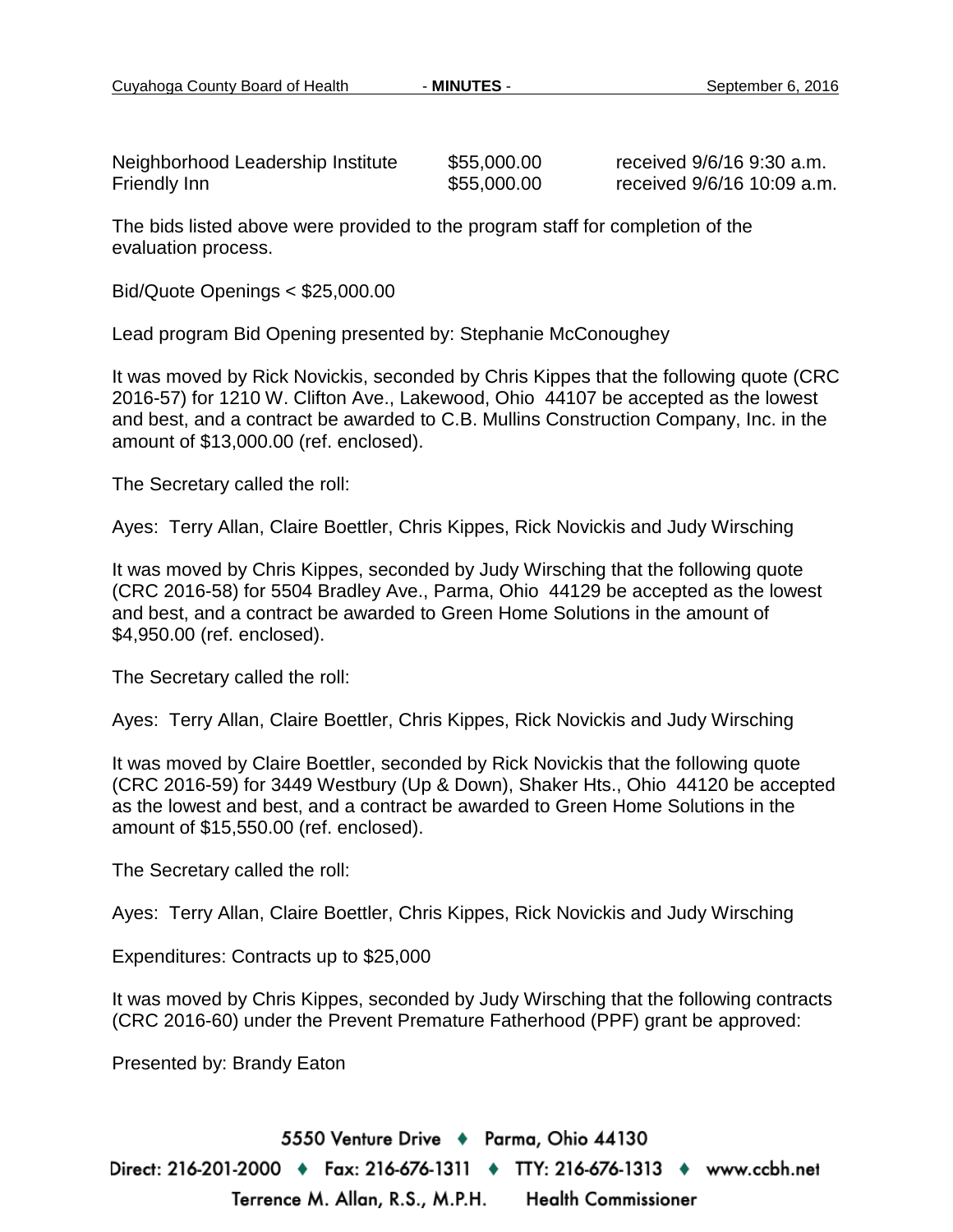Jerrold Nash 7/1/16 – 6/30/17 \$3,000.00

Purpose: To facilitate up to 12 youth groups and/or community forums on the topic of Media and Masculinity.

Funding Source: 100% reimbursable through the FY2017 PPF grant.

Melvin White 7/1/16 – 6/30/17 \$2,500.00

Purpose: To facilitate up to 10 youth groups and community forums on the topic of Legacy Building.

Funding Source: 100% reimbursable through the FY2017 PPF grant.

The Secretary called the roll:

Ayes: Terry Allan, Claire Boettler, Chris Kippes, Rick Novickis and Judy Wirsching

It was moved by Judy Wirsching, seconded by Claire Boettler that the contract (CRC 2016-61) with State Auto Insurance Companies for commercial property insurance, computer/software insurance, public employee dishonesty insurance and terrorism coverage from August 28, 2016 through August 28, 2017 in the amount of \$6,180.00. be approved.

Presented by: Tom O'Donnell

Purpose: Renewal of insurance coverage for CCBH; this renewal is an increase of \$135.00 from last year.

Funding Source: 100% funded through CCBH General Revenue.

The Secretary called the roll:

Ayes: Terry Allan, Claire Boettler, Chris Kippes, Rick Novickis and Judy Wirsching

It was moved by Judy Wirsching, seconded by Chris Kippes that the contract (CRC 2016-62) with LexisNexis for access to legal research databases from October 3, 2016 through November 30, 2019 in the amount of \$14,040.00. be approved.

Presented by: Tom O'Donnell

Purpose: To provide research databases for use during legal research under a three year subscription with LexisNexis at a rate of \$390.00/month for 36 months.

Funding Source: 100% funded through CCBH General Revenue.

5550 Venture Drive + Parma, Ohio 44130

Direct: 216-201-2000 ♦ Fax: 216-676-1311 ♦ TTY: 216-676-1313 ♦ www.ccbh.net Terrence M. Allan, R.S., M.P.H. **Health Commissioner**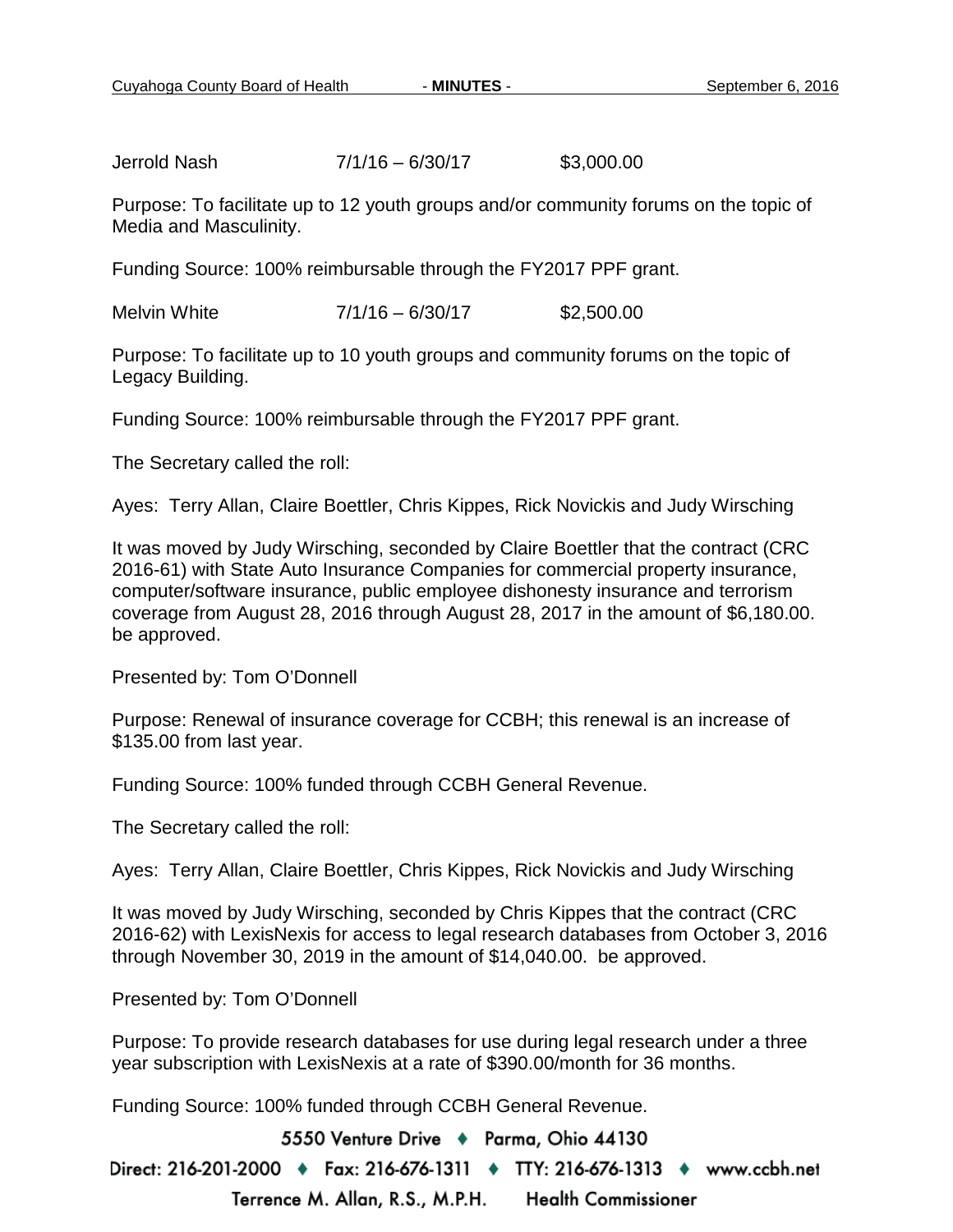The Secretary called the roll:

Ayes: Terry Allan, Claire Boettler, Chris Kippes, Rick Novickis and Judy Wirsching

It was moved by Rick Novickis, seconded by Judy Wirsching that the contract (CRC 2016-63) with Davey Resource Group for annual invasive vegetation maintenance from September 1, 2016 through August 31, 2019in the amount of \$6,105.00.be approved.

Presented by: Rebecca Burke

Purpose: To provide annual herbicide application and optional seeding as maintenance to control the growth of invasive vegetation on the CCBH property at a cost not to exceed \$2,035.00/year.

Funding Source: 100% funded through CCBH General Revenue.

The Secretary called the roll:

Ayes: Terry Allan, Claire Boettler, Chris Kippes, Rick Novickis and Judy Wirsching

Revenue Generating Agreements up to \$25,000

It was moved by Claire Boettler, seconded by Chris Kippes that the contract (CRC 2016-64) with Montessori Children's School for school health services from August 1, 2016 through June 30, 2017 in the amount of \$8,426.00. be approved.

Presented by: Debbie Busdiecker

Purpose: To provide school health services to Montessori Children's School for 20 hours/month.

The Secretary called the roll:

Ayes: Terry Allan, Claire Boettler, Chris Kippes, Rick Novickis and Judy Wirsching

Contract Rescissions

None

Other Business – N/A

Public Comment – N/A.

5550 Venture Drive + Parma, Ohio 44130

Direct: 216-201-2000 ♦ Fax: 216-676-1311 ♦ TTY: 216-676-1313 ♦ www.ccbh.net Terrence M. Allan, R.S., M.P.H. **Health Commissioner**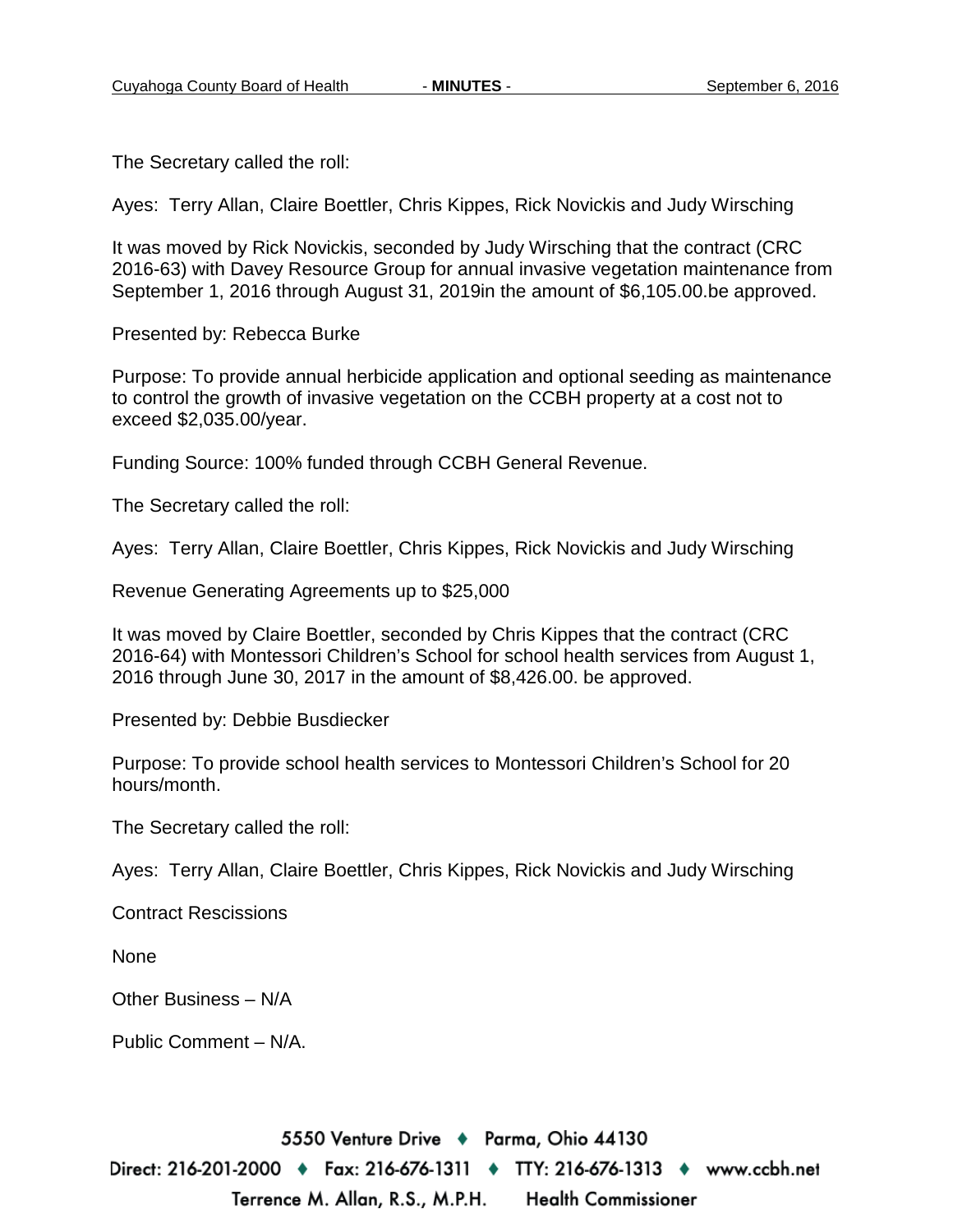Thereupon, it was moved by Judy Wirsching, seconded by Claire Boettler, that the following Motion be adopted:

BE IT RESOLVED that the meeting be adjourned at 2:05 p.m.

The Secretary called the roll:

Ayes: Terry Allan, Claire Boettler, Chris Kippes, Rick Novickis and Judy Wirsching

Committee Chair

Clerk

5550 Venture Drive + Parma, Ohio 44130 Direct: 216-201-2000 ♦ Fax: 216-676-1311 ♦ ITY: 216-676-1313 ♦ www.ccbh.net Terrence M. Allan, R.S., M.P.H. **Health Commissioner**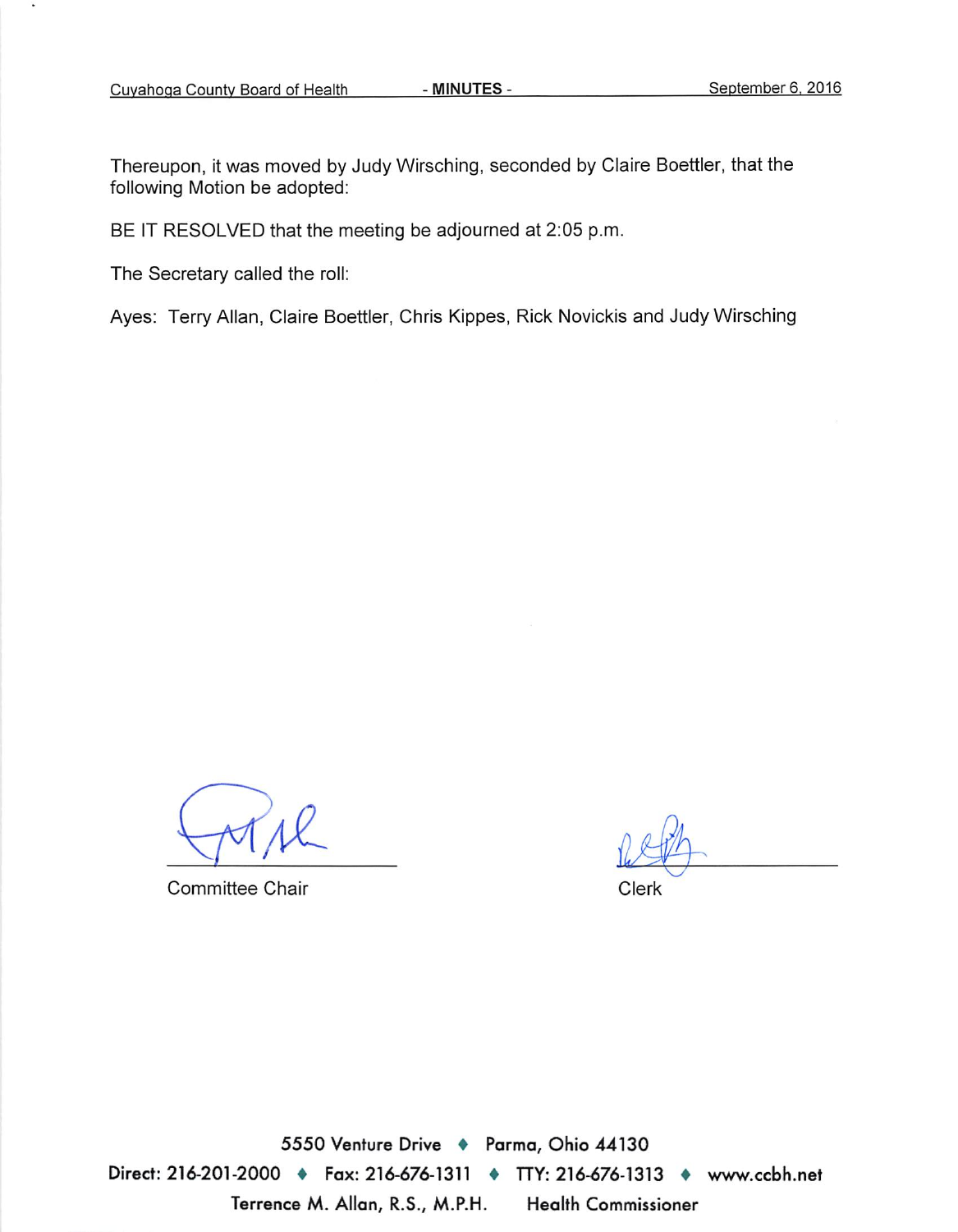# **RFP RESULTS**

**Program:** Maternal and Child Health Program<br> **Title:** Community Engagement Community Engagement<br>2016-02 **RFP No:<br>CRC No: CRC No:** CRC 2016-56

The following quotes were opened on: September 6, 2016<br>
Opened by: Wedad Alhamwi **Opened by:** Wedad Alhamwi Logged in by: Becki Burke

| <b>INAME OF CONTRACTOR</b>        | <b>RECEIVED</b>            | <b>QUOTE</b> |
|-----------------------------------|----------------------------|--------------|
| Neighborhood Leadership Institute | 9/6/2016 9:30 \$55,000.00  |              |
| Friendly Inn                      | 9/6/2016 10:09 \$55,000.00 |              |

**Recommended award:**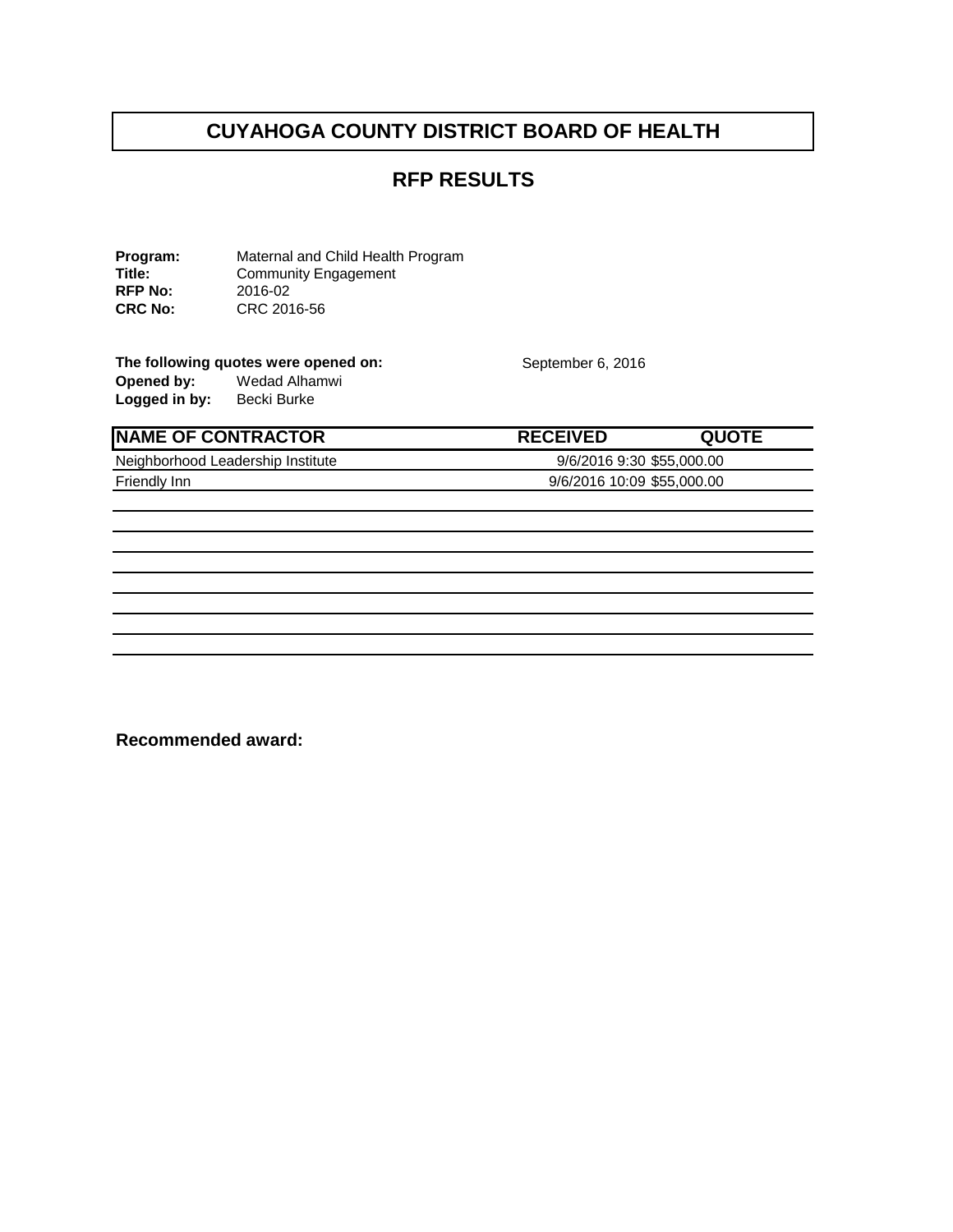# **QUOTE RESULTS**

#### **Project Address**

**Name: Address: City,State, Zip:** Lakewood, OH, 44107**CRC No:** CRC 2016-57 Aref Shafik 1210 W. Clifton Blvd.

**The following quotes were received and opened:**

| <b>NAME OF CONTRACTOR</b> | <b>QUOTE</b>     |             |
|---------------------------|------------------|-------------|
| Allenbey                  |                  | \$13,827    |
| <b>CB Mullins</b>         |                  | \$13,000    |
|                           |                  |             |
|                           |                  |             |
|                           |                  |             |
|                           |                  |             |
|                           |                  |             |
|                           |                  |             |
|                           | <b>ESTIMATE:</b> | \$13,387.00 |

**Recommended award:** CB Mullins Construction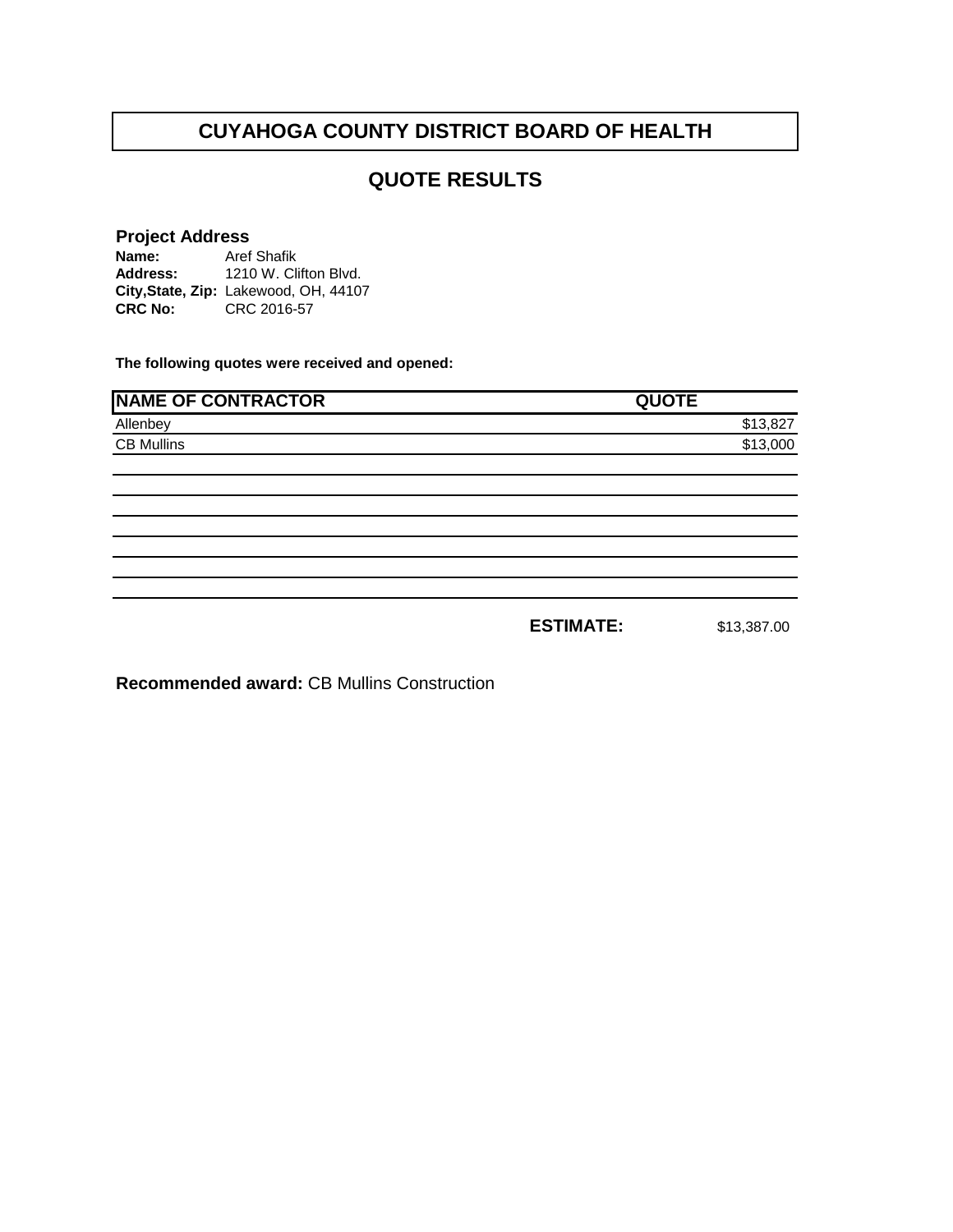# **QUOTE RESULTS**

# **Project Address**

**Name: Address: City,State, Zip:** Parma, OH, 44129**CRC No:** CRC 2016-58 Michael Hanna 5504 Bradley Ave.

**The following quotes were received and opened:**

| <b>NAME OF CONTRACTOR</b>   | <b>QUOTE</b>     |            |
|-----------------------------|------------------|------------|
| Allenbey                    |                  | \$6,935    |
| <b>CB Mullins</b>           |                  | \$5,050    |
| <b>Green Home Solutions</b> |                  | \$4,950    |
| <b>MCM Homeservices</b>     |                  | \$7,750    |
|                             |                  |            |
|                             |                  |            |
|                             |                  |            |
|                             |                  |            |
|                             |                  |            |
|                             |                  |            |
|                             | <b>ESTIMATE:</b> | \$4,898,00 |

**Recommended award:** Green Home Solutions